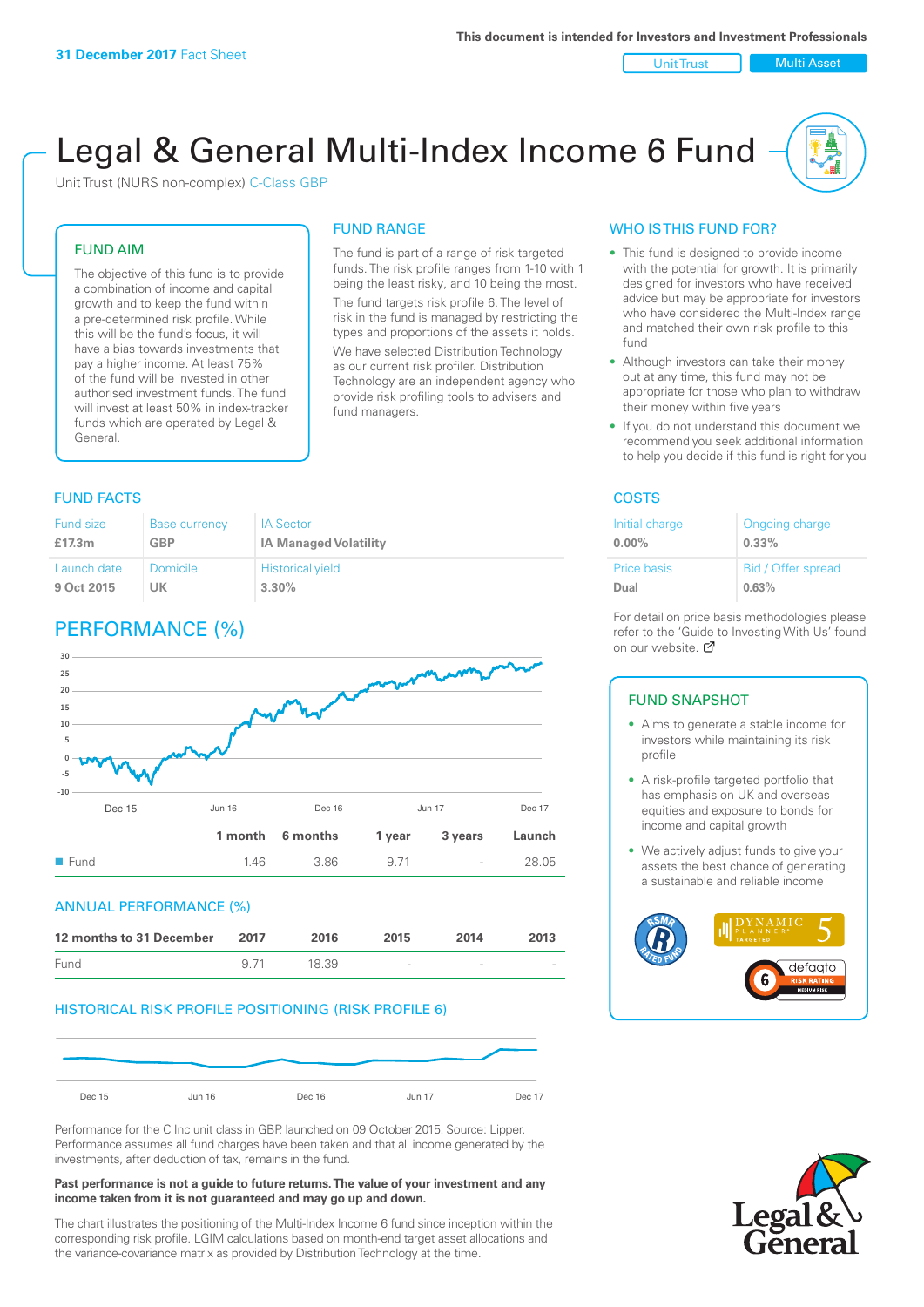# Legal & General Multi-Index Income 6 Fund

Unit Trust (NURS non-complex) C-Class GBP

## PORTFOLIO BREAKDOWN

All data source LGIM unless otherwise stated. Totals may not sum due to rounding.





#### FUND MANAGERS

The fund managers have responsibility for managing the multi-index fund range. They are part of the Multi-Asset Funds (MAF) team in LGIM. This team focuses on designing and managing multi-asset funds that are tailored to match the specific objectives of various client types. The team sits within a wider Asset Allocation team which combines both depth of experience with a broad range of expertise from different fields, including fund management, investment consulting and risk management roles.

# TOP 10 HOLDINGS (%)

| <b>L&amp;G UK Index Trust</b>                                    | 9.8 |
|------------------------------------------------------------------|-----|
| L&G Emerging Markets Government Bond (Local Currency) Index Fund | 7.9 |
| L&G Emerging Markets Government Bond (US\$) Index Fund           | 7.6 |
| iShares UK Dividend UCITS ETF                                    | 7.4 |
| L&G US Index Trust                                               | 7.0 |
| <b>L&amp;G Pacific Index Trust</b>                               | 6.4 |
| L&G High Income Trust                                            | 6.3 |
| L&G European Index Trust                                         | 5.9 |
| <b>LGIM Global Corporate Bond Fund</b>                           | 5.0 |
| <b>LGIM Sterling Liquidity Fund Class 1</b>                      | 4.6 |